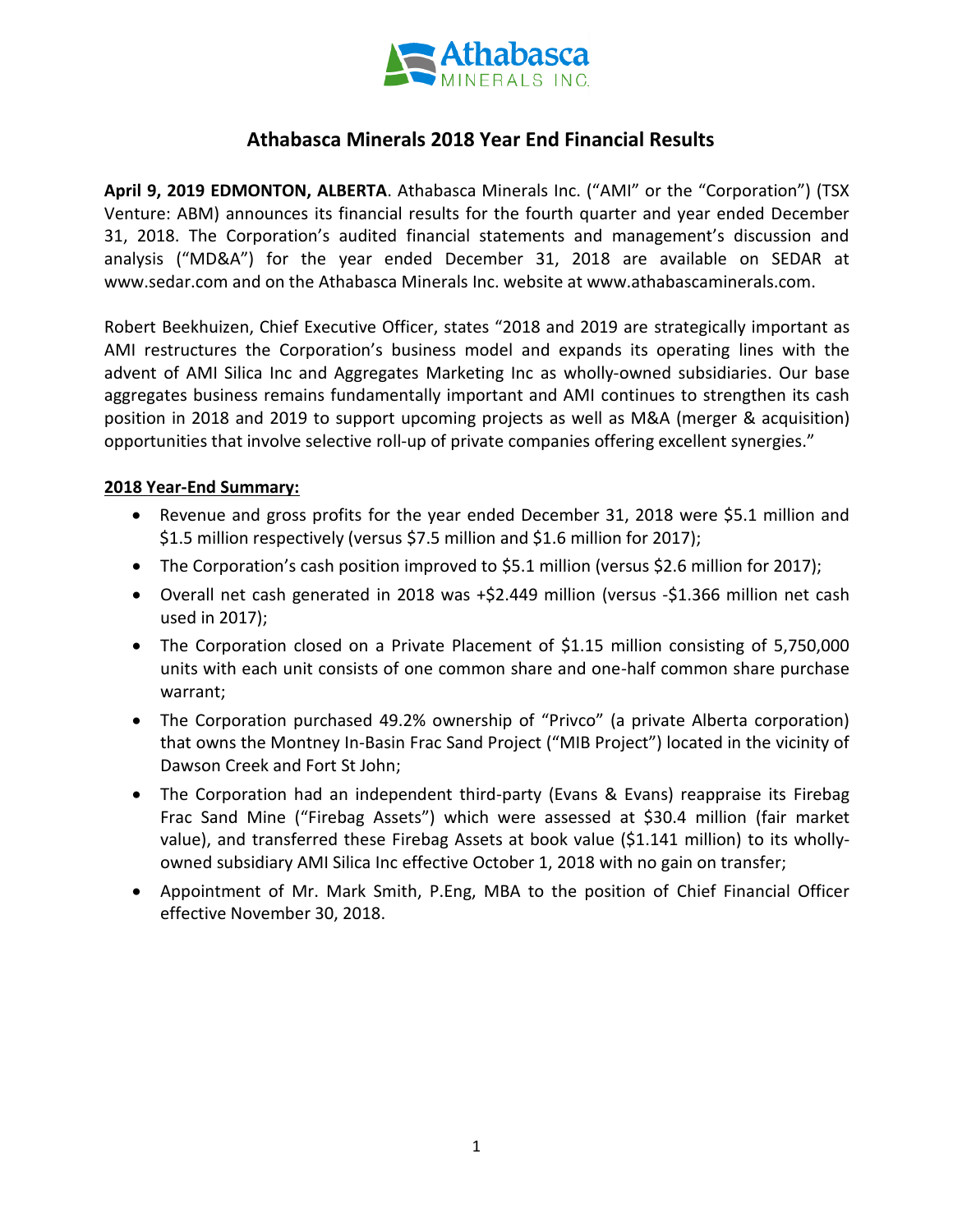

## **Financial Highlights**

| (\$ thousands of CDN, except per share amounts and | <b>Three Months</b> | <b>Three Months</b> | <b>Twelve Months</b> | <b>Twelve Months</b> |
|----------------------------------------------------|---------------------|---------------------|----------------------|----------------------|
| tonnes sold)                                       | Q4 2018             | Q4 2017             | Dec 31, 2018         | Dec 31, 2017         |
|                                                    |                     |                     |                      |                      |
| Aggregate management fees - net                    | \$575               | \$1,267             | \$2,993              | \$3,769              |
| Aggregate sales revenue                            | \$115               | \$977               | \$2,138              | \$3,707              |
| <b>Total revenue</b>                               | \$690               | \$2,243             | \$5,131              | \$7,476              |
| <b>Gross profit</b>                                | \$144               | \$1,077             | \$1,466              | \$1,643              |
| <b>Total loss and comprehensive loss</b>           | $$$ (933)           | \$(729)             | \$(2,510)            | \$(2,687)            |
| <b>Cash position</b>                               | \$5,079             | \$2,629             | \$5,079              | \$2,629              |
| Net cash generated (used)                          | (\$624)             | \$994               | 2,449                | (1, 366)             |
| Total aggregate tonnes sold (MT)                   | 111,955             | 905,487             | 1,018,376            | 2,948,248            |
| Basic income per common share (\$/share)           | \$(0.028)           | \$(0.022)           | \$(0.074)            | \$(0.081)            |

### **2019 Operational Outlook**

Over the next 12 months, the Corporation is actively addressing and working on various strategic and operational initiatives relating to the following:

- Obtaining regulatory approvals for Coffey Lake Public Pit with a planned opening in second half of 2019;
- Conclude the Susan Lake Public Pit Closure Program (still pending approval by AEP) and agreements with Oilsands Operators for the transition of overlapping (Mineral Surface Lease) lands;
- Validate the Montney In-Basin and Duvernay Basin frac sand deposits (with delineation drilling and National Instrument 43-101 reports) and submit regulatory application(s) for development;
- Secure offtake agreements for the supply of frac sand through AMI Silica Inc and augment with 'Last-Mile' delivery solutions for customers;
- Secure financing for AMI's frac sand facilities in conjunction with third-party processing options;
- Establish royalty agreements to monetize corporate-owned and third-party aggregate pits with strategic partners;
- Selectively pursue conventional aggregate companies for acquisition;
- Coordinate sales, transportation and delivery of third-party aggregates through Aggregates Marketing Inc using a technology-based platform with improved speed and pricing.

### **About Athabasca Minerals**

The Corporation is an integrated aggregates company involved in resource development, aggregates marketing and midstream supply-logistics solutions. Business activities include aggregate production, pit management services, sales from corporate-owned and third-party pits, acquisitions of sand and gravel operations, and new venture development. Athabasca Minerals is also the parent company of Aggregates Marketing Inc. – a midstream business providing integrated supply and transportation solutions for industrial and construction markets; AMI Silica